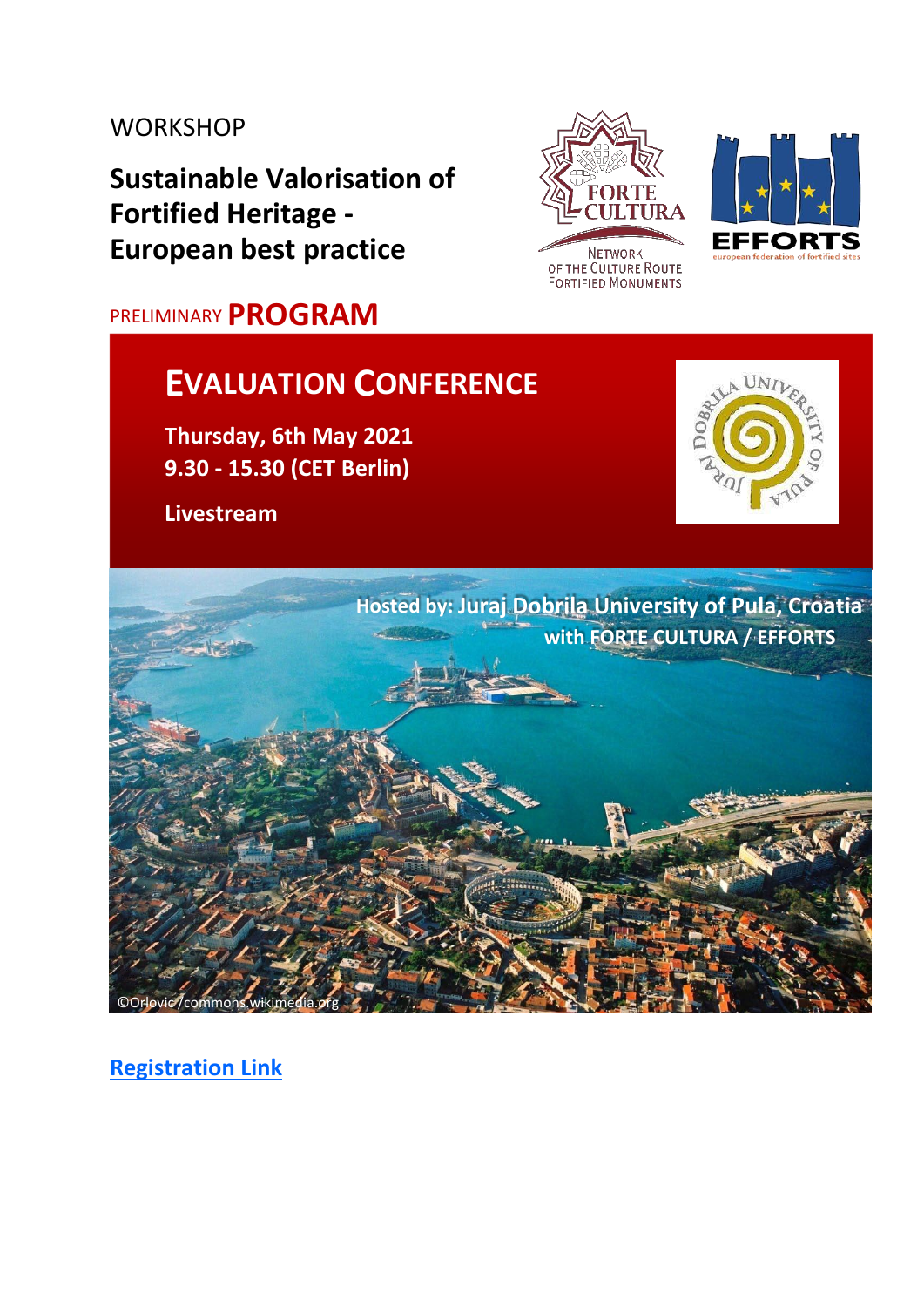Powered by FORTE CULTURA - EFFORTS joint scientific committee The unique and valuable



### *CULTURAL HERITAGE OF FORTIFIED MONUMENTS*

is to be found over all epochs and manifests itself in a high diversity of authentic architecture like bastioned fortresses, fortified cities, defensive lines or bunkers, and with typical characteristics like bastions, towers and gates, walls and moats, ramparts and many more. In this way, monumental fortifications were created throughout Europe and around the world.

Today, fortified monuments have lost their military functions. However, the impressive *"architectura militaris"* offers a stunning backdrop for culture and arts, for knowledge transfer, for museums and exhibitions, for parks and gardens, for festivals and events, for remembrance and commemoration. Fortifications

transformed into places for the demands of modern society. They are monuments of European history and sites of culture, partially awarded with protection status UNESCO or the European Heritage Label.

**FORTE CULTURA** - the European cultural route of fortified monuments - presents this fortified heritage as an important part of European history in its political, economic and social dimensions, connected with the emergence and fall of empires, the

development of cities and settlements and the usage of natural space.

**EFFORTS** – the European Federation of Fortified Sites, with FORTE CULTURA as its prominent member, has the mission to share

expertise, promote cooperation and emphasise the significance of fortified heritage as a continuing connection to our common European history and as a condition for social, economic, environmental and spatial development.

The **joint SCIENTIFIC COMMITTEE** of both these partner networks prepared this evaluation conference on the *SUSTAINABLE VALORISATION OF FORTIFIED HERITAGE*.

> THE PURPOSE is, therefore, to develop an international and multidisciplinary scientific and research network and exchange information and experiences related to **EUROPEAN BEST PRACTICE** in fortified heritage management.

> This is particularly important for heritage sites with underdeveloped local structures or lack of experience and knowledge. So, it is expected that the conference series will help in capacity building and transfer of knowledge,

because usually there are fewer opportunities to learn about existing activities and best practice models in valorisation of some specific forms of heritage such as fortifications; the same applies to cultural routes development, etc.

To show the importance of the fortified heritage sector in the European Union, a **FORTIFIED HERITAGE SOCIO-ECONOMIC IMPACT STUDY (FHIS)** is started by the EFFORTS – FORTE CULTURA network.

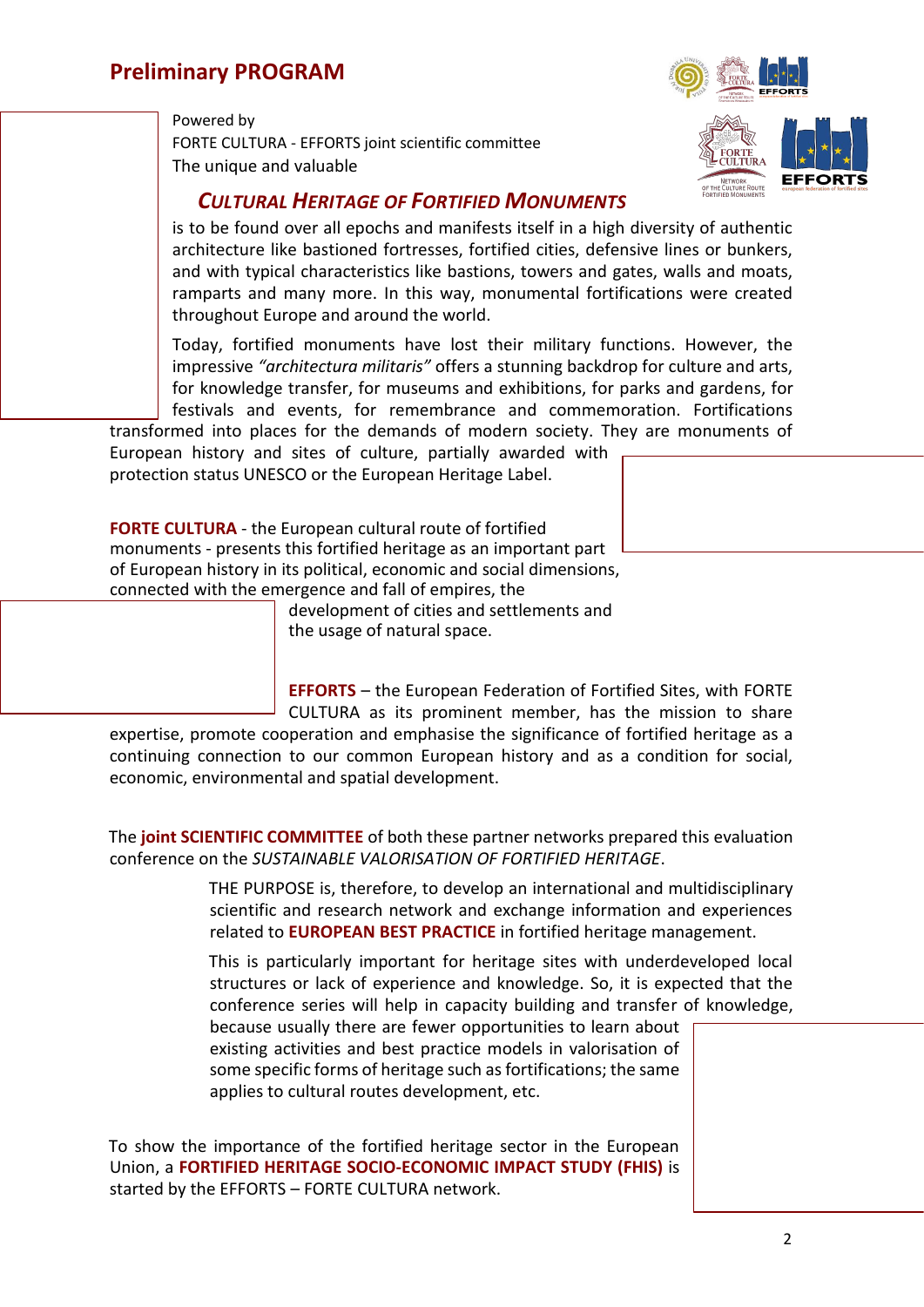Г



÷,

Knowledge institutions in Europe are welcome to cooperate and to elaborate the first quantifiable information on the socio-economic impact and significance of the European fortified heritage community.

| $9.15 - 9.30$                   | Registration                                                                                                        |
|---------------------------------|---------------------------------------------------------------------------------------------------------------------|
| <b>Moderation of Conference</b> |                                                                                                                     |
|                                 | University and the City of Pula                                                                                     |
|                                 |                                                                                                                     |
| $9.30 - 10.00$                  | Welcome words                                                                                                       |
|                                 | <b>Frank Riesbeck</b><br>President, FORTE CULTURA ass. - Network of the Culture<br><b>Route Fortified Monuments</b> |
|                                 | Davor Trupković<br>Ministry of Culture of the Republic of Croatia                                                   |
|                                 | Sanja Radolović<br>Juraj Dobrila University of Pula                                                                 |
|                                 | <b>Elena Puh Belci</b><br>City of Pula                                                                              |

**Frank Petter**  Mayor of Bergen op Zoom (Netherlands) and European Federation of Fortified Sites President

### **10.00 - 10.15** Introduction

#### **Dirk Röder**

Vice President, FORTE CULTURA ass. – Network of the Culture Route Fortified Monuments Member of Board, EFFORTS – European Federation of Fortified Sites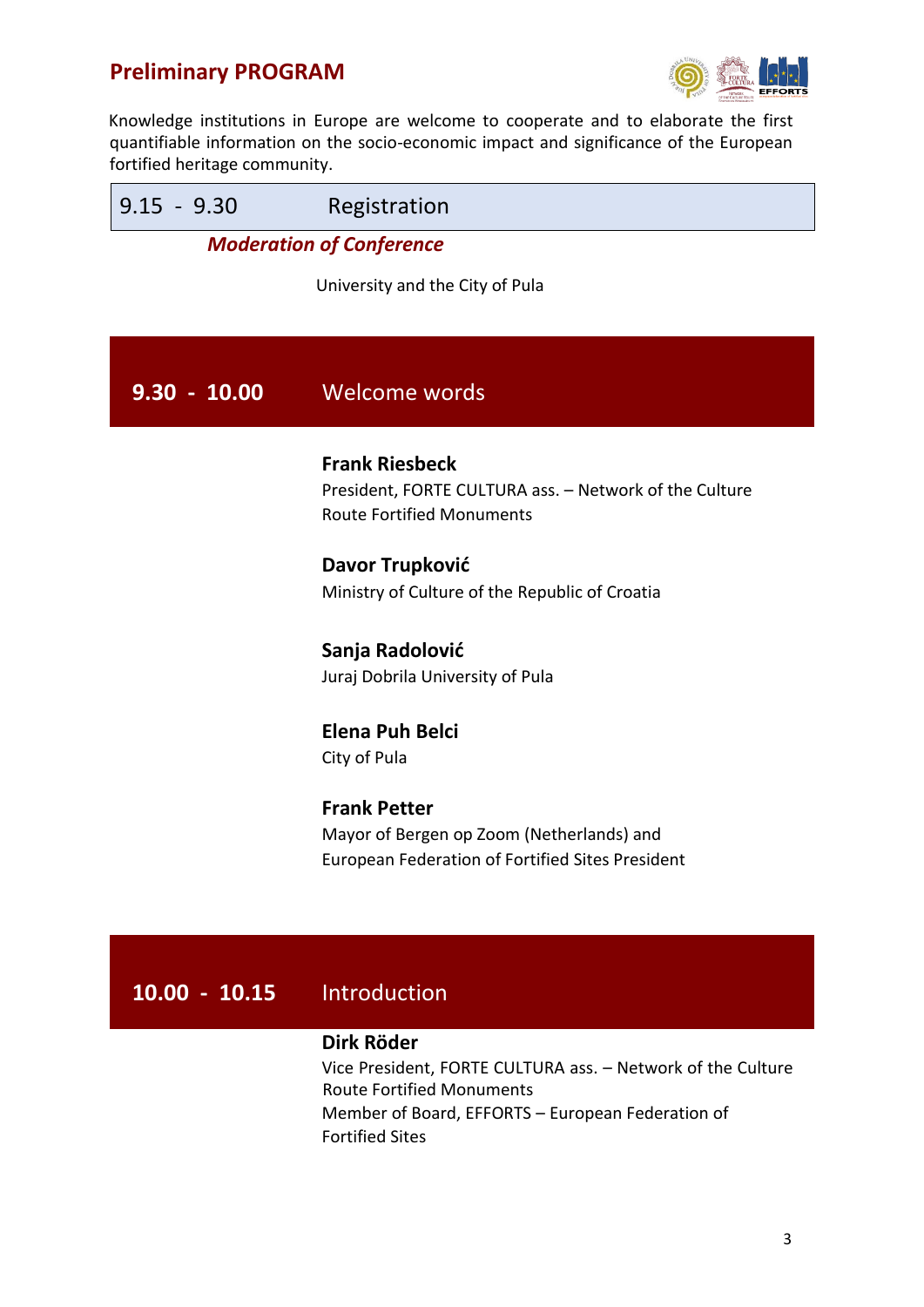



**10.15 - 11.15**  Pula's Fortification System as an example of the needed development processes of a major fortress system

#### **Kristina Afrić Rakitovac / Nataša Urošević**

Juraj Dobrila University of Pula **Models of Sustainable Valorisation of Fortified Heritage** 

#### **Sunčica Mustač / Katarina Marić**

Historical and Maritime Museum of Istria **The Visible Future of 'Fortress Pula'** 

**Breda Bizjak** DAI – SAI Association of Istrian Architects **"Process Pula Underground" / 2001-2021 /**

#### **Milena Mičić**

Aquarium Pula

 **Fort Verudela - Experiences in Reconstruction and Revitalization for the Aquarium Purposes**

**Snežana Smolić** NP Brijuni **Fortification Architecture in Brijuni National Park**

#### **Q&A session**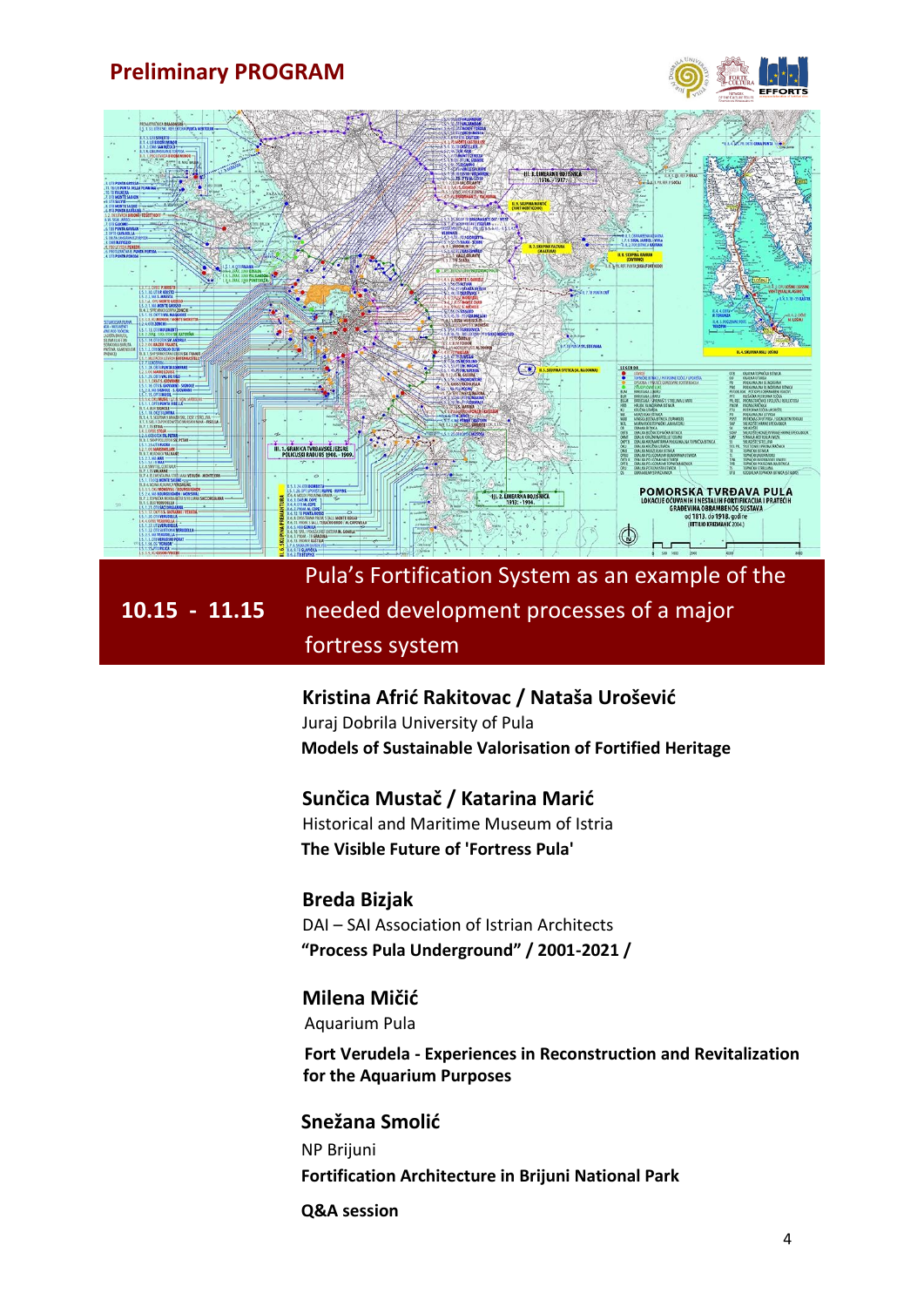

# 11.15 - 11.30 Coffee Break

# **11.30 - 12.00** Inventory and Building Research

For the maintenance and valorisation of historical fortifications it is necessary to know their history and structures. Both are guaranteed through inventory and building research. Much of the fortifications were kept secret for decades, if not centuries, so that little is known about their origins and usage history. In order to preserve listed buildings and develop them for tourism (e.g. "story telling"), however, it is necessary to sound out their potential based on their history and structure.

The inventory, which records, researches and evaluates architectural monuments, is based on local and regional historical literature, historical plans, maps and photos, as well as archives of various origins. Building research on the property deepens the results of the inventory and above all provides material and structure-related knowledge for a further, suitable and monument-compatible treatment of the respective fortress property.

### *Province of Trento: Catalogue of Austro-Hungarian fortifications and Fort Cadine's candidacy for the European Heritage Label*

#### **Fiorenzo Meneghelli**

Istituto Italiano dei Castelli, sezione Veneto, IT

#### **Giuseppe Ferrandi**

Fondazione Museo Storico del Trentino

#### **Question & Answer session**

#### **12.00 - 12.30**  Restoration and Monument Protection, Conversion and Sustainable Utilisation

Before starting any restoration work, plans must be made. Basing on inventory and building research, these deal with alternative options for a meaningful and sustainable use of the fortress. The planning also includes questions about profitability, opening up for the public and marketing opportunities.

Constructive repairs and additions are necessary if abandoned and vacant fortress buildings are to be put to useful uses again. The teeth of time also gnaw at fortresses. As a rule, this work must be coordinated with the preservation authority. The main work is to free the building from rubble and wild growth, then to drain damp components, to put media supplies such as electricity, gas, water and sewerage into operation and, finally, to protect the system from moisture and vandalism.

### *Šibenik as Croatian and European best practice in fortified heritage management*

**Josip Pavić**  Fortress of Culture Šibenik, HR

**Question & Answer session**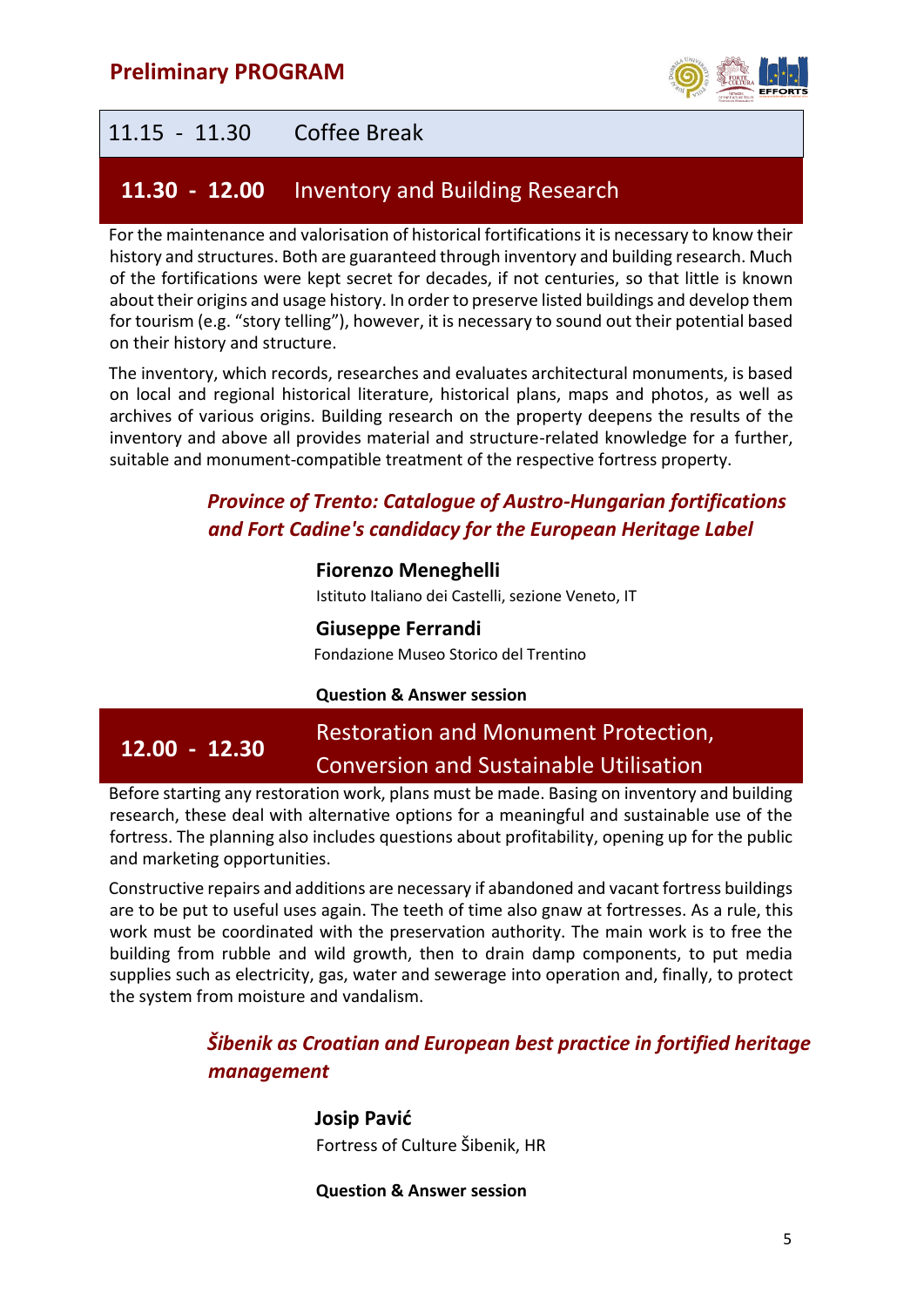



Historical individual fortifications and fortress systems are important elements of the cityand regional history, but also important building blocks for city- and landscape design, provided that their potential is recognised.

Bastions and curtain walls determined the appearance of the modern fortress city for almost three centuries. They limited growth until the beginning of industrialisation; at the beginning of the 19th century, the constricting walls were largely removed and replaced by major fortress systems. With their numerous forts, these extended far into the surrounding area and dominated the surrounding landscape. Today these forts are either integrated into the further urban development or are waiting to form a new point of attraction for individual villages and communities.

### *Rehabilitation of Fortress Kraków and Fortress Przemyśl with the reference to other fortresses in Poland as example of synergy in fortification rehabilitation*

#### **Krzysztof Wielgus / Anna Staniewska**

Institute of Landscape Architecture of the Kracow University of Technology, PL

#### **Question & Answer session**

### **14.00 - 14.30** Tourism development and implementation

One of the most important ways of transformation of culture historic values or events for the following generations is CULTURAL TOURISM. Europe maintains its leading place in global culture tourism thanks to its unique cultural history and especially the mostly systematic accounting and documentation of cultural performances.

Cultural routes represent Europe's diverse cultural heritage. They invite you to get to know special topics of European history and heritage by culture travel and by discovering places, stories and people. Supported by the Council of Europe, cultural routes have an important socio-economic impact for participating places and regions along the routes.

#### *FORTE CULTURA – Cultural Route of Fortified Monuments Sustainable fortress tourism as key for utilisation and economic effects*

#### **Dirk Röder**

Vice President, FORTE CULTURA ass. – Network of the Culture Route Fortified Monuments, DE Member of Board, EFFORTS – European Federation of fortified Sites

#### **Question & Answer session**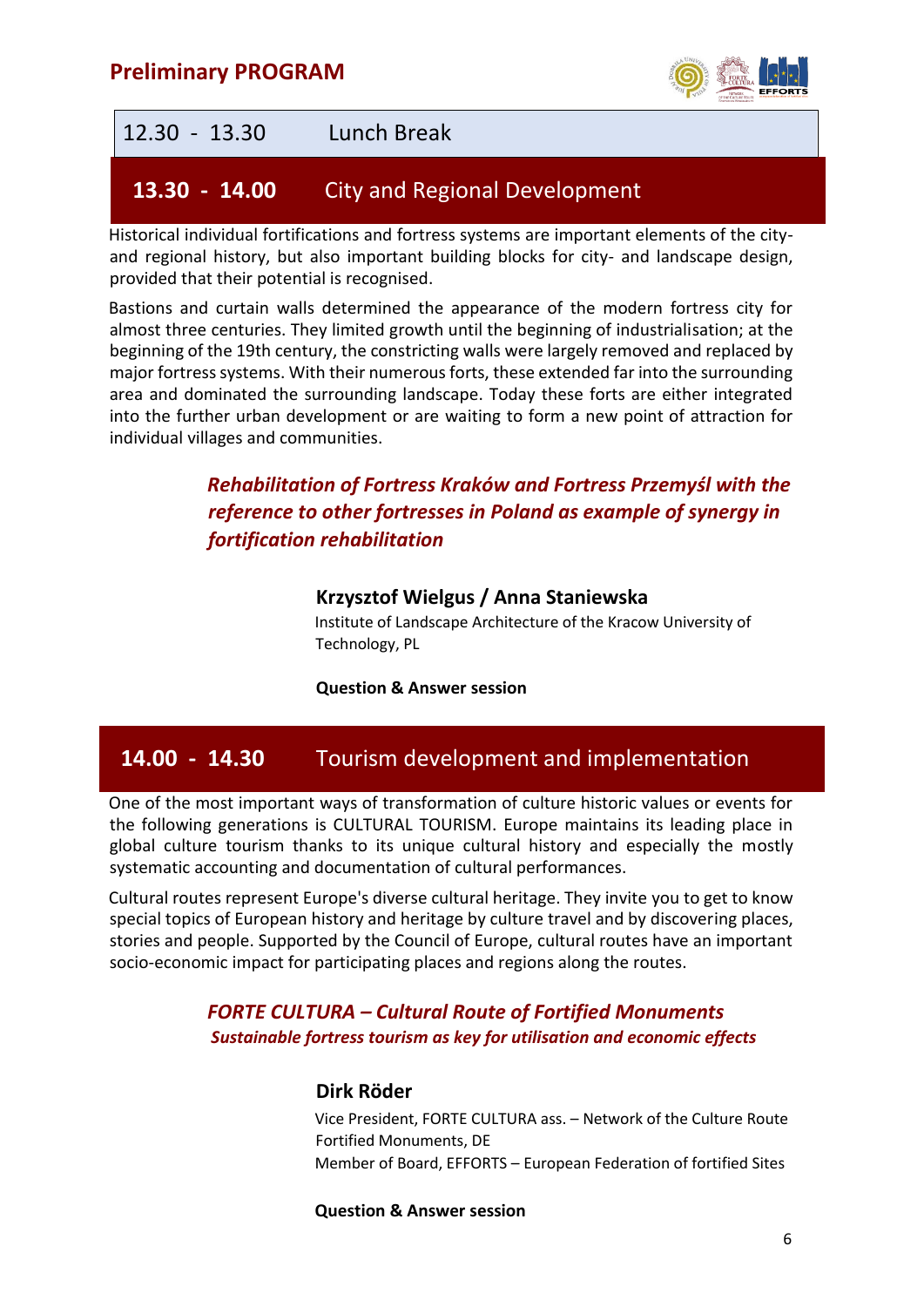

# **14.30 - 15.00**

# Preparation of possible World Heritage nominations/ applications

Fortresses are cultural assets as well as sacred and other profane structures. Many of them, such as the recently added fortress architecture of the Venetians, are on the UNESCO World Heritage List. The fortress heritage of the former Austro-Hungarian monarchy also deserves this attention due to its extraordinary universal value for the entire world community.

An application for inclusion in the World Heritage List has to take into consideration various requirements. Among these, the overarching conditions of authenticity and the integrity of a monument play a special role. An appropriate management plan which, in the case of cross-border or transnational sites, also sets out the international coordination mechanisms, e.g. in a cultural route, complements the requirements.

### *Fortified heritage of Kotor/Montenegro. Process of preparation of transnational World Heritage nominations*

**Ilija Lalošević**  PhD, University of Montenegro, Faculty of Architecture

### **Milica Nikolić**

Secretary General of the National Commission of Montenegro for UNESCO

#### **Question & Answer session**

### **15.00 - 15.20** Summary and Outlook

### End of Conference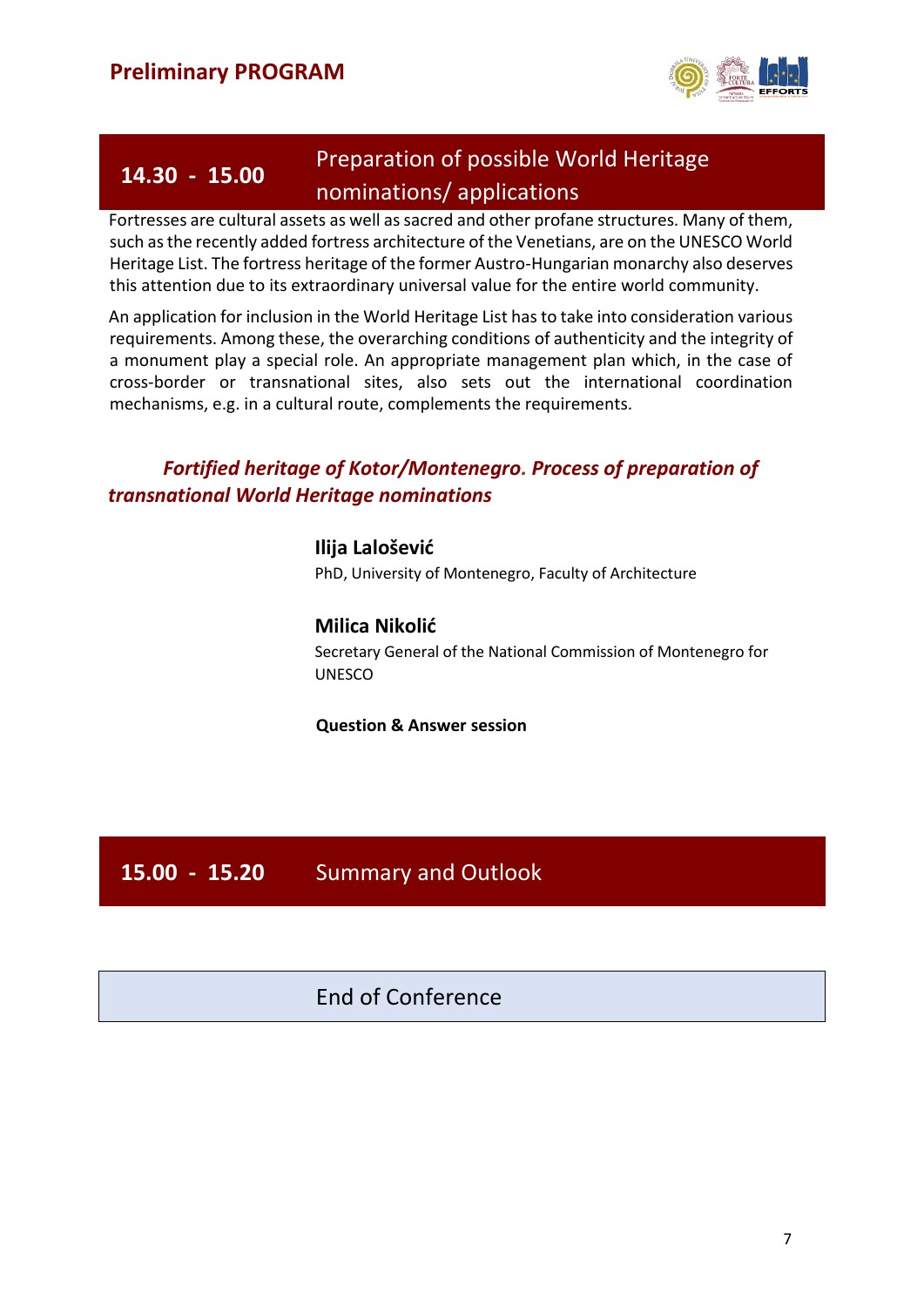

### **Speaker CVs**

**Kristina Afrić Rakitovac** is associate professor at the Juraj Dobrila University of Pula, Faculty of Economics and Tourism "Dr. Mijo Mirković". She teaches Croatian Economy, Corporate Social Responsibility, Environmental Economics, EU Environmental Policy and Sustainable Tourism at the graduate, master and PhD level. She was a researcher on the scientific projects "Competitiveness of SME - Forming of Clusters in Croatian Economy" and "Sustainable Tourism: The Taste of Istria" supported by the Ministry of Science, Education and Sports of Croatia. She is a researcher on the scientific project "The Archaeological Landscape in a Sustainable Development of Cultural Tourism in the Municipality of Vrsar", founded by the Croatian Science Foundation. She has participated in EU projects such as the TEMPUS III project The Road to Europe - Training Courses and Resources for Institution Building in European Integration, REVITAS - Revitalisation of Istrian hinterland and tourism in the Istrian hinterland and ADRIFORT – Adriatic Fortresses and Military Areas. She edited six scientific books, published 49 scientific papers and a number of professional papers.

**Breda Bizjak** graduated from the Faculty of Architecture in Ljubljana in 2002. In 2007 she founded an architectural office BB arhitekti. She is a member of the Chamber of Architecture and Spatial Planning of Slovenia, Association of Architects of Ljubljana, Croatian Chamber of Architects, a current president of the Association of Architects of Istria from 2020 and a member of an expert council of the Association of Croatian Architects from 2021.

**Giuseppe Ferrandi** is the general director of Fondazione Museo storico del Trentino since its foundation in 2007. He graduated in Philosophy in 1991/1992 at University of Bologna. He got a PhD in History in 1997 at University of San Marino. He is the author of essays, articles and books on contemporary history and on political and philosophical culture between the 19th and 20th Centuries in Italy and France. Fondazione Museo Storico del Trentino is an institution that does research and dissemination and holds historical archives about Trentino history from the late eighteenth century to the present day: from Napoleonic invasions to political and social movements during the Sixties and Seventies the museum preserves important documents, original photos, amateur films, etc.

**Ilija Lalošević,** PhD, former director of the Regional Institute for the Protection of Cultural Heritage Kotor, is now professor of history of architecture and historic preservation of the Faculty of Architecture, University of Montenegro, particularly dealing with venetian military architecture. He is UNESCO national focal point and ICOMOS member. He has organised and participated in the numerous national and international exhibitions and conferences, has published lot of articles and several books. He works in the restoration of historic buildings, renovation of the military architecture and participated in the process of preparation of transnational World Heritage nomination for the venetian military architecture (Western Stato del Mar), together with experts from Croatia and Italy.

**Katarina Marić** graduated in History and German Language and Literature at the University of Zadar. From the end of 2014 employed as a curator in the Historical and Maritime Museum of Istria. Specific area of interest: Austrian cultural influence in Istria. Author of several exhibitions and books covering different topics of Istrian history.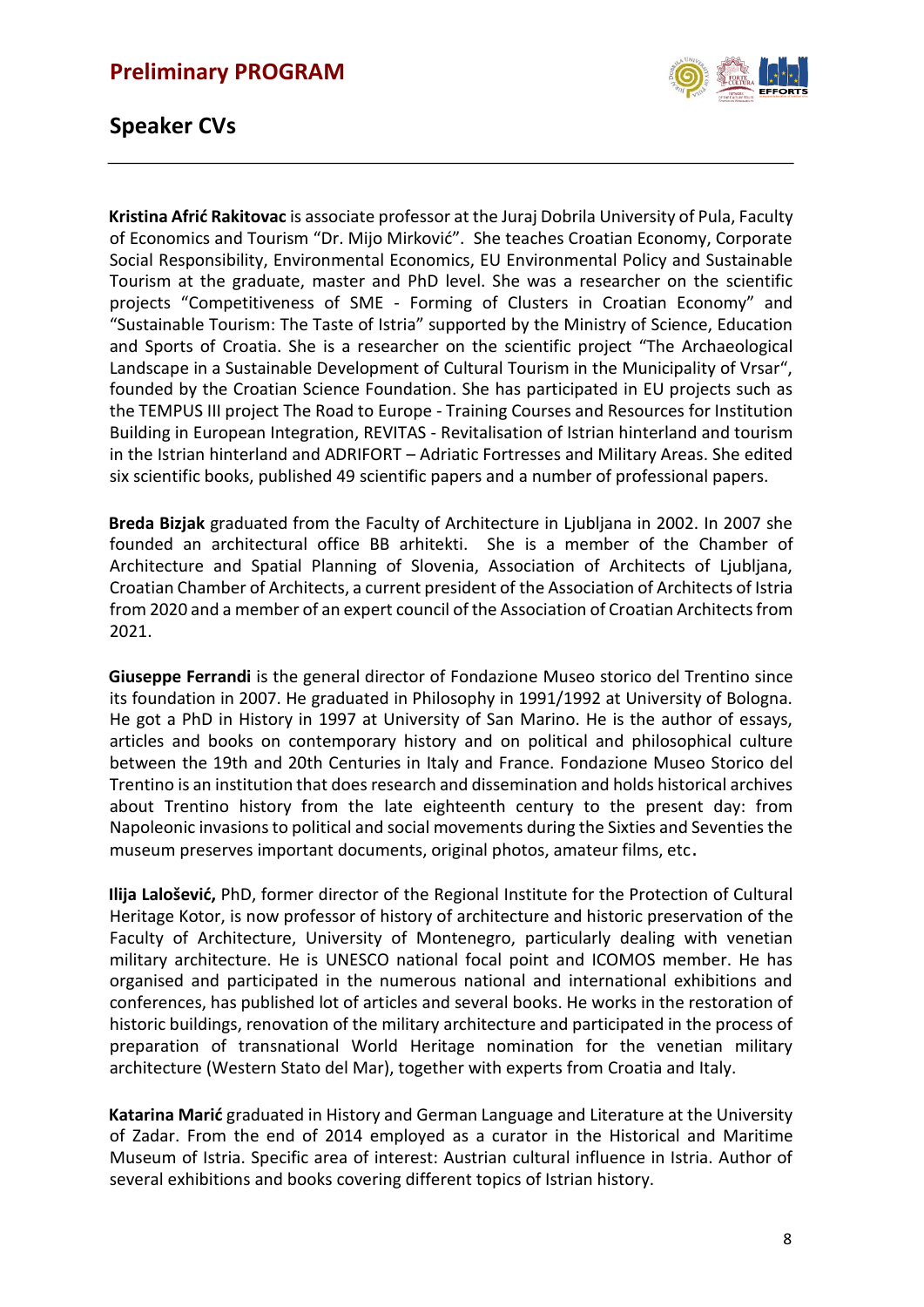

**Fiorenzo Meneghelli** is an expert in the history of architecture, particularly of military buildings. He is a president of "Istituto Italiano Castelli" (Italian Institute of Castles) Section Veneto and ISAM (Institute for Military History and Architecture); member of ICOMOS/ICOfort. He has organised national and international exhibitions and conferences around the theme of castles and fortifications. In addition to numerous articles and essays, he has published several books including: "The defensive system of Lessinia", "Walls and forts of Verona", "Verona's Guide to Castles", "Fort Gisella in Verona". He works in the restoration of historic buildings, renovation and enhancement of the military architecture and he has appeared in numerous national and European competitions. He carries out studies and research regarding the renovation and development of defensive systems on behalf of public institutions and is a consultant on European Community programmes.

**Milena Mičić, Phd,** graduated and acquired a PhD in biology. She was working as a scientist for 18 years at the Center for marine research in Rovinj, Croatia. In 2000 she founded her own company, Aquarium Pula, Ltd., as the sole owner and general manager. Since 2006, she became a full member of EUAC (European Union of Aquarium Curators).

**Sunčica Mustač** graduated in Art History and German Language and Literature at the University of Zagreb, in 2013 enrolled in doctoral studies. From 2002 employed as a conservator in the Department for preservation of monuments, and from 2016 as a curator in the Historical and Maritime Museum of Istria. Head of a series of reconstruction works and author of papers and books in the field of preservation of monuments and medieval sculpture and architecture.

**Milica Nikolić,** MSc, Secretary General of the National Commission of Montenegro for UNESCO, is ethnologist and anthropologist, with master degree in history of culture and historical anthropology. She was coordinating or participating in several nomination processes for the inscription of the sites on the World Heritage List and on the Representative List of Intangible Cultural Heritage of Humanitz. One of them was the transnational nomination of the Venetian Works of Defence (Stato da Terra – western Stato da Mar), together with experts from Italy, Croatia and Montenegro. She is national focal point for many international networks and experts' groups and she has published articles in numerous publications.

**Josip Pavić** is a historian currently working as an Expert associate for cultural and historical heritage in Fortress of Culture Šibenik. He has been involved in design, implementation and management of heritage revitalisation projects, and is the author of scientific papers, publications and exhibitions.

**Dirk Röder,** banker, (online-) marketing consultant and author. He is specialised in the development of trans-national tourism, networking and the elaboration and management of (funding-) projects. He collaborates in the EU projects "Baltic Fort Route" or "Places of Remembrance Oder-Warta", did the finance management in the "FORTE CULTURA project" and is leading the "Traces of Johanniter" project. He is founding member, vice president and head of network office of FORTE CULTURA e.V. – the Network of the Culture Route Fortified Monuments with more than 80 members from 17 countries and significantly involved in the certification process of FORTE CULTURA as Cultural Route of the Council of Europe. He is member of the board of EFFORTS – the European Federation of Fortified Sites as well as founding member and member of the board of ECCOFORT e.V. – the European Cooperation Centre of Fortified Heritage.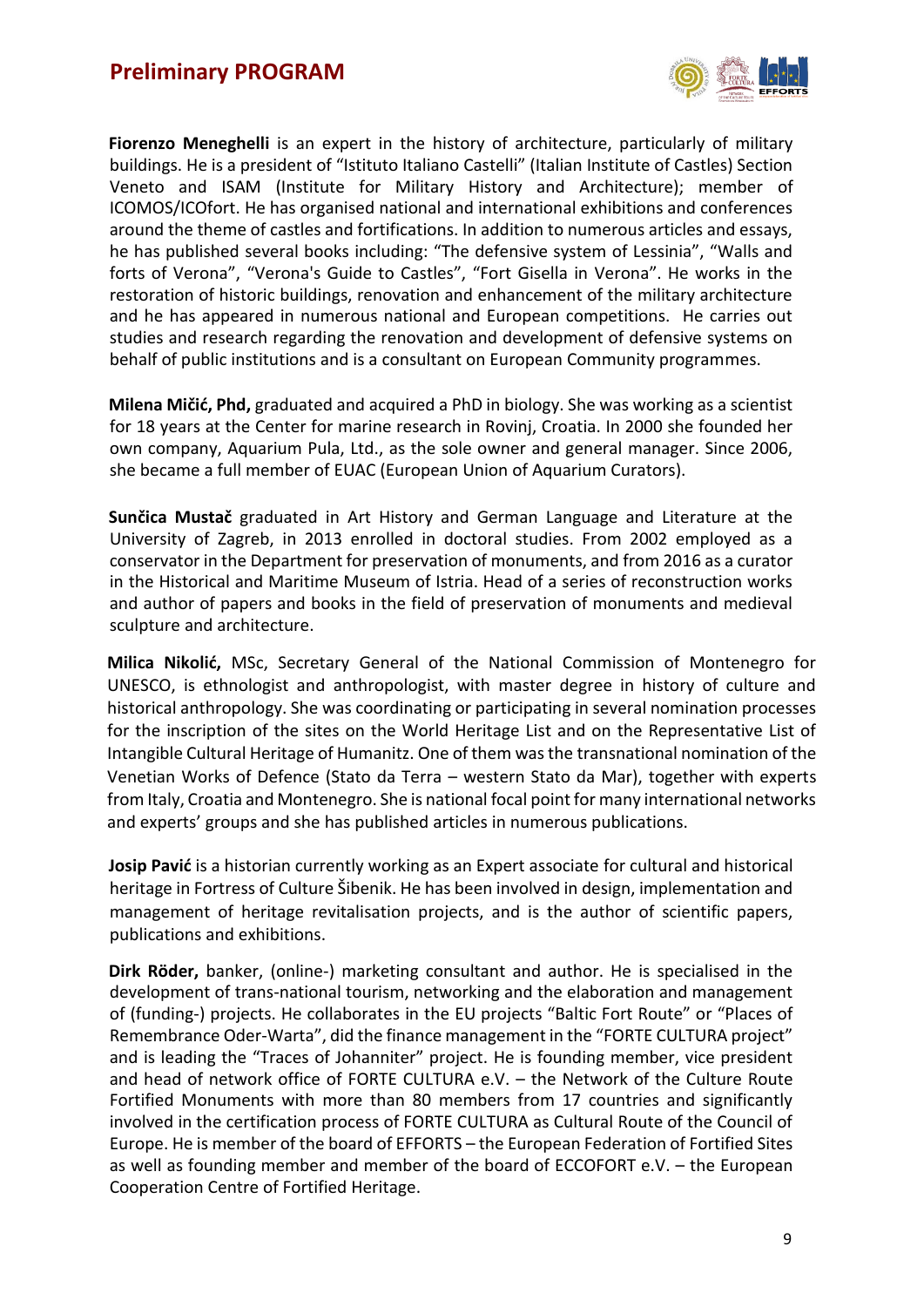

**Snežana Smolić** graduated in 2009 in Archaeology, Ethnology and Cultural Anthropology from the Faculty of Humanities and Social Sciences at the University of Zagreb. During and after completing her studies she participated in a number of archaeological excavations. Since 2010 she has been working in the Department for the Protection of Cultural Heritage at the Public Institution Brijuni National Park as an expert associate, and since 2014 as a curator. She was further educated in the field of EU funds at the Algebra University College in Zagreb and has participated in the application and implementation of several EU projects in Brijuni National Park. Her professional interests include the archaeological and culturalhistorical heritage of the Brijuni Islands.

**Jadwiga Środulska-Wielgus**, PhD. arch., habil., Professor of the Krakow University of Technology, Chair for Landscape Architecture, Faculty of Architecture, The Military Architecture Committee of the Polish National Committee of ICOMOS. Architect and landscape architect. She specializes in the problems of restoration of fortification complexes, in particular in the issues of greenery and fortified landscapes of various epochs, as well as in the problem of accessing fortress complexes to tourists. She is also involved in conservation and sustainable tourism in mountain areas. Co-author of the rehabilitation plans for fortresses: Zamość, Przemyśl and Kraków; author of the concept of the Carpathian Wallachian Culture Trail.

**Anna Staniewska**, PhD, Architect, researcher and lecturer at the Krakow University of Technology in the Department of Landscape Architecture, postgraduate studies in architecture conservation. Her research focuses on the issues of revitalisation of the fortified landscape and its social perception and the historic therapeutic landscape of historic hospitals. Certified moderator of Planning for Real participatory planning methods and author of numerous scientific papers in academic and monographs. Co-author of projects and expert opinions in the field of landscape evaluation and restoration.

**Nataša Urošević**, Phd is assistant professor at the Juraj Dobrila University of Pula, Croatia, Interdisciplinary Study Programme of Culture and Tourism, where she teaches courses on Croatian and European cultural history and heritage. She participated in several EU projects such as Cultural Heritage Counts for Europe, ADRIFORT – Adriatic Fortresses and Military Areas etc.). She (co)organised several conferences and edited related publications. She received the Richard Plaschka Fellowship from the Austrian Ministry of Science, Research and Economy and the Thesaurus Poloniae Fellowship from the Polish Ministry of Culture for her research projects related to sustainable valorisation of the common Central European heritage.

**Krzysztof Wielgus**, PhD. arch., Krakow University of Technology, Chair for Landscape Architecture, Faculty of Architecture, The Military Architecture Committee of the Polish National Committee of ICOMOS. Social Committee for the Restoration of Krakow's Monuments Architect. He specializes in the restoration and adaptation of engineering complexes and structures - fortifications, industrial, railway and airport structures. He also deals with the theory and practice of research and commemoration of battlefields. Coauthor and co-ordinator of projects for the revalorization of fortresses Zamość, Przemyśl, Kraków and Lanckorona as well as projects for the adaptation of 18 fortresses and engineering structures.